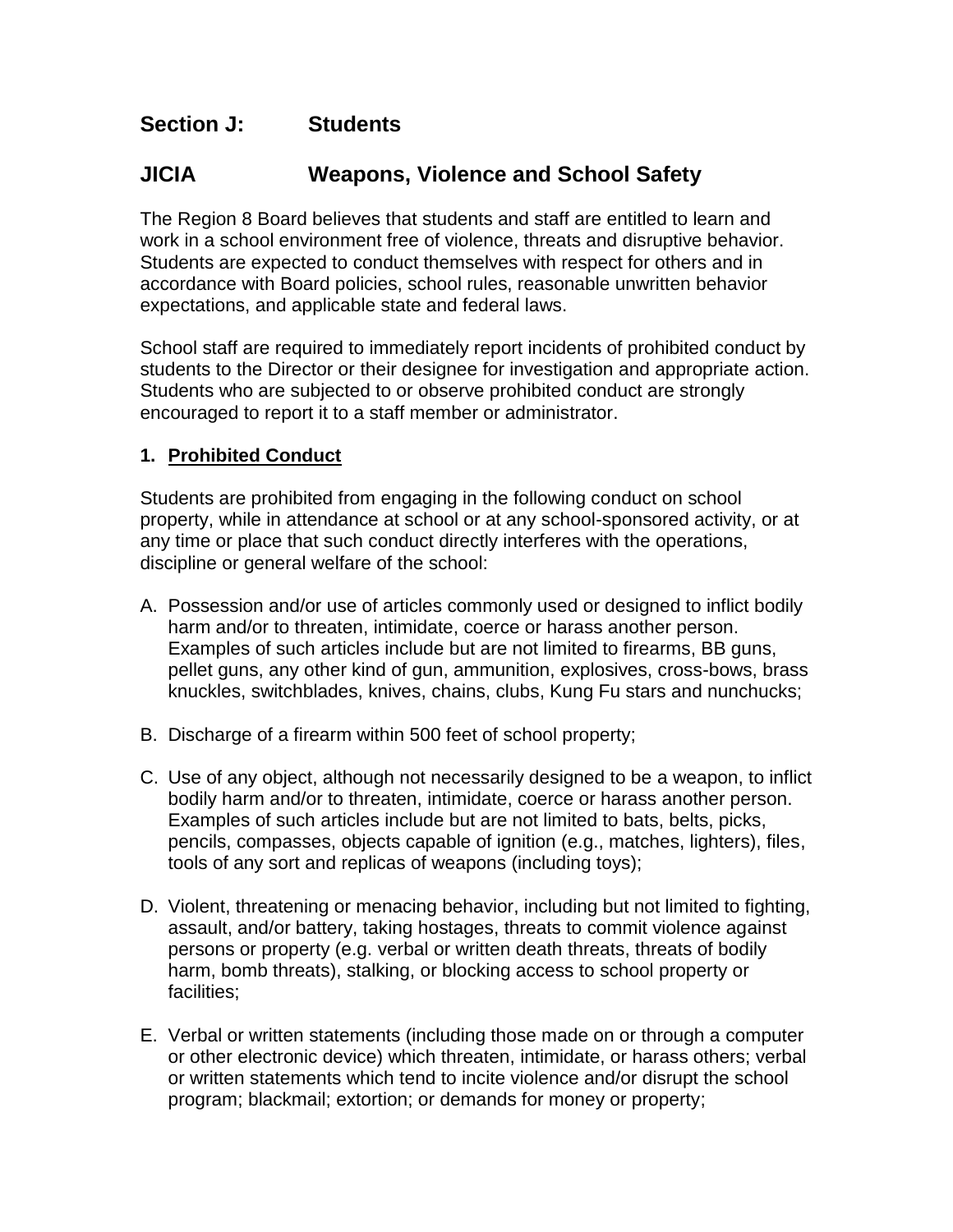- F. Intentional damage to school or personal property;
- G. Stealing or attempting to steal school or personal property;
- H. Lewd, indecent or obscene acts or expressions of any kind;
- I. Violations of the school's drug/alcohol and tobacco policies;
- J. Violations of state or federal laws; and
- K. Any other conduct that may be harmful to persons or property.

### **1. Exceptions to Prohibition Against Possession and Use of Weapons on School Property**

A. The prohibition on the possession and discharge of a firearm does not apply to law enforcement officials.

### **2. Addressing Policy Violations**

The Director may engage students in restorative intervention and/or discipline students who violate this policy based upon the facts of each case and in accordance with applicable Board policies and state and federal laws. Conduct which violates this policy and is deliberately disobedient and deliberately disorderly within the meaning of 20-A MRS  $\leq$  1001(9) will be grounds for removal if found necessary for the peace and usefulness of the school. Such conduct may also be grounds for removal under other provision of 20-A MRS §1001(9) and (9-A) that specifically prohibit the use and possession of weapons, infractions of violence, and possession, furnishing and trafficking of scheduled drugs.

Students who are found to have brought a firearm or to have possessed a firearm at a school (as both terms are defined by federal law), shall be removed for a period of not less than one year, unless this requirement is modified by the Director on a case-by-case basis in writing.

All firearms violations will be referred to law enforcement authorities as required by law. Other violations of this policy will be referred to law enforcement authorities at the discretion of the Director.

Students with disabilities shall be disciplined in accordance with applicable federal and state laws/regulations.